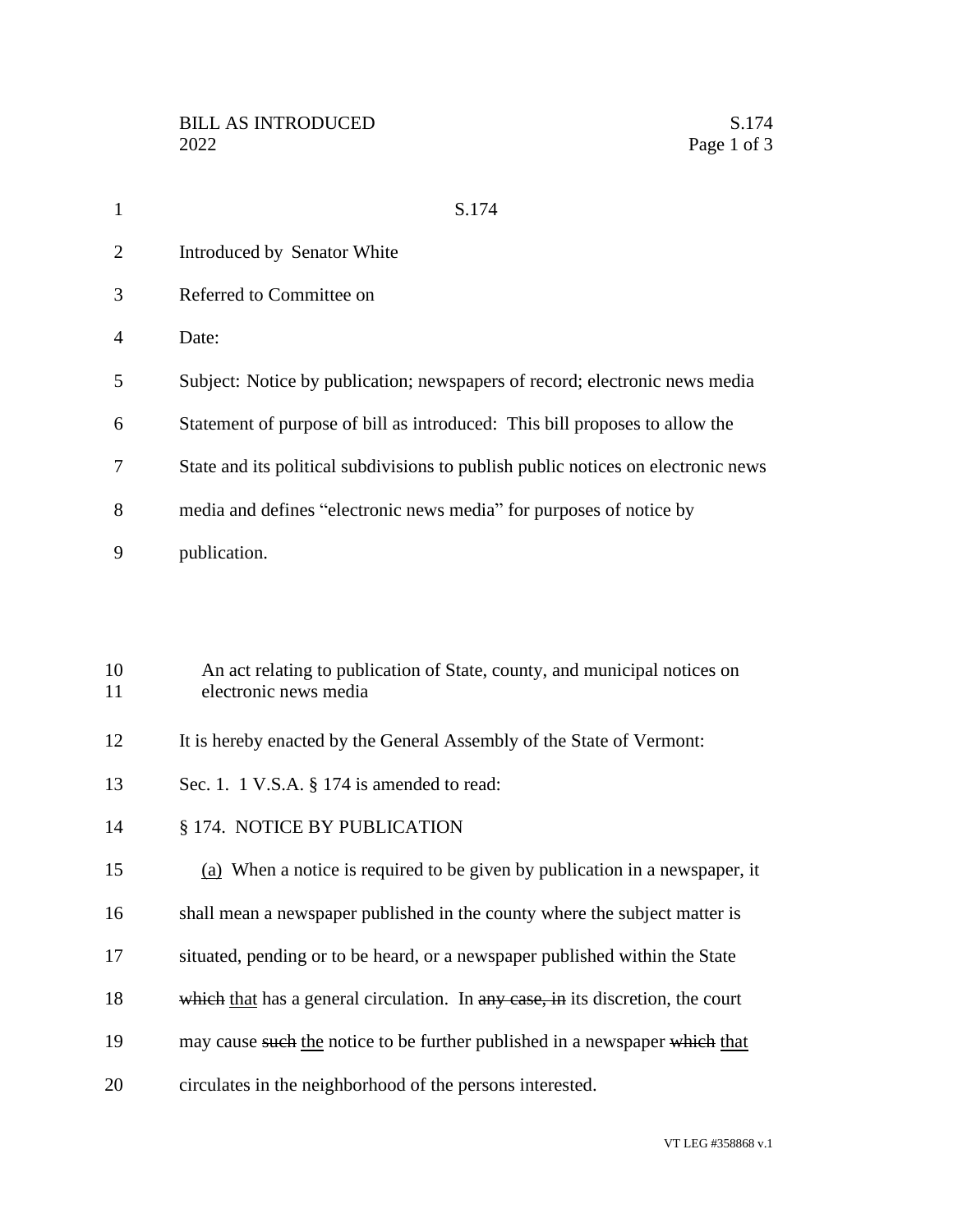| $\mathbf{1}$   | (b) Whenever a notice of any kind is required to be given by publication in      |
|----------------|----------------------------------------------------------------------------------|
| $\mathbf{2}$   | a newspaper prior to a certain date for a certain number of weeks successively,  |
| 3              | it may be given by an insertion prior to such that date once a week, for the     |
| $\overline{4}$ | number of successive weeks required, either in a daily, semiweekly, or weekly    |
| 5              | newspaper. If such publication is in a daily or semiweekly newspaper, such       |
| 6              | notice shall be inserted on the same day of each successive week.                |
| 7              | (c) Whenever the State or its political subdivisions are required to publish     |
| 8              | notice in a newspaper, the State or political subdivision may publish the notice |
| 9              | on electronic news media, as defined in 3 V.S.A. § 119. However, any notice      |
| 10             | affecting interests in property shall also be published in a conventional        |
| 11             | newspaper of record.                                                             |
| 12             | Sec. 2. 3 V.S.A. § 119 is added to read:                                         |
| 13             | § 119. ELECTRONIC NEWS MEDIA; NOTICE BY PUBLICATION                              |
| 14             | (a) As used in this section, "electronic news media" means an Internet           |
| 15             | website dedicated to Vermont news that is regularly accessed and used by the     |
| 16             | people of Vermont. Electronic news media shall meet the following criteria:      |
| 17             | (1) The website publishes the majority of its content in the English             |
| 18             | language.                                                                        |
| 19             | (2) The website must be accessible to not less than a majority of                |
| 20             | residents in each county where the notice is directed.                           |